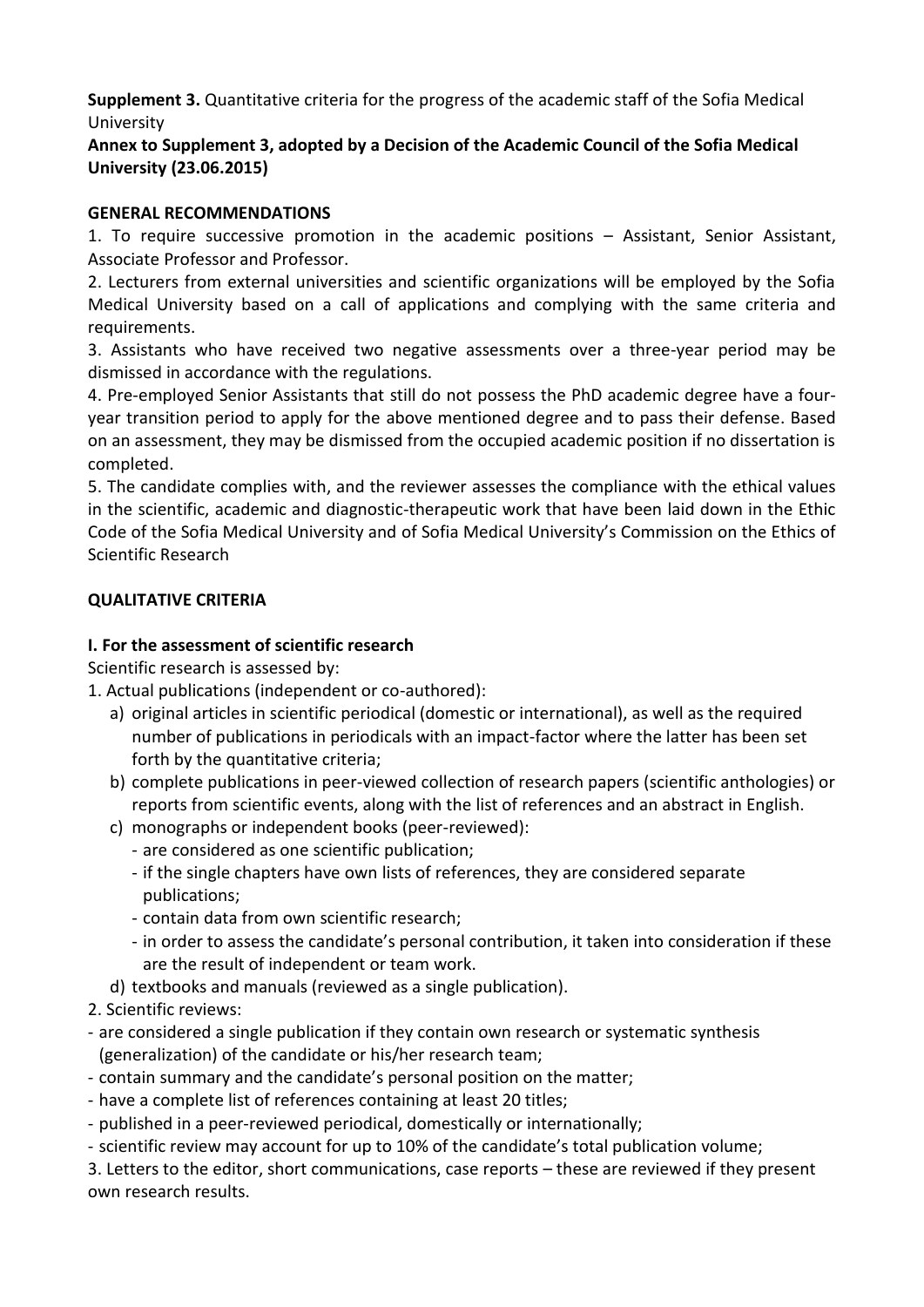4. Proof of patents, inventions and industrial implementations are acknowledged as separate publications.

5. A list of all citations in Bulgarian and international scientific publications should be supplied.

# **II. Following are admitted as scientific research:**

1. Reports and summaries from **international** scientific events, abbreviated and without a list of references published in periodicals or reviews with an **impact-factor**.

2. (*Annexed by Decision of the Academic Council of 23.06.2015*) Only publications in periodicals, indexed in the Science Citation Index (SCI), are admitted as publications with impact-factor;

- the impact-factor of a periodical is confirmed by means of a note or a certificate from the National Centre for Information and Documentation or the Central Medical Library (in Bulgarian: Централна медицинска библиотека, ЦМБ) to the Sofia Medical University;
- all Bulgarian journals, published in English and with foreign scientists in their Board of Editors, that have been included and indexed in any of the international reference systems: Thompson Reuters, Scopus, EBSCO Publishing, eLibrary.ru, Pub Med, etc., are admitted as **peer-reviewed international periodicals**;
- all periodicals, included and indexed in worldwide acknowledged databases of scientific information, available on the website of the National Centre for Information and Documentation (http://mail.nasid.bg) are admitted as **peer-reviewed Bulgarian periodicals**.

3. Reports and summaries of **domestic and international** scientific events, abbreviated and without a list of references published in periodicals or reviews **without an impact-factor**.

4. Participation in domestic and international scientific research projects of departmental, national or international character, taking into consideration the form of personal participation (supervisory, executive, consultative, expert) as well.

- 5. National or international research awards or awards for participation in scientific events.
- 6. Membership in domestic and international scientific societies, including their management.
- 7. Membership in domestic or international Boards of Editors.
- 8. Lectures or plenary papers at domestic or international scientific events.
- 9. Supervision of PhD-students.

10. The personal contribution to the academic development of their team-members is taken into consideration for the academic positions Associate Professor and Professor:

- number of PhD-students that have successfully passed their defense;
- habilitated lecturers that had been trained by the candidate.

11. Membership in scientific panels.

### **Note: The impact-factor gives the candidate an advantage.**

### **III. For the assessment of academic activity**

1. The hourly workload resulting from student trainings/classes, practice with doctoral interns, work with students' clubs as well as with postgraduates is assessed. The lecturing of students, doctoral interns, postgraduates and all forms of postgraduate qualifications, as well as participation in further education in medicine, dental medicine, pharmacy and public health is taken into consideration for the candidates for the academic positions Associate Professor and Professor. The hourly workload is evaluated in accordance with the regulations of the Sofia Medical University.

2. Published textbook or textbooks. All else being equal, lecturers who have published textbooks or have participated in the development of learning aids shall be favored for habilitation.

- 3. Lecturing abroad, an invitation to lecture abroad.
- 4. Development of curricula, tests, etc.